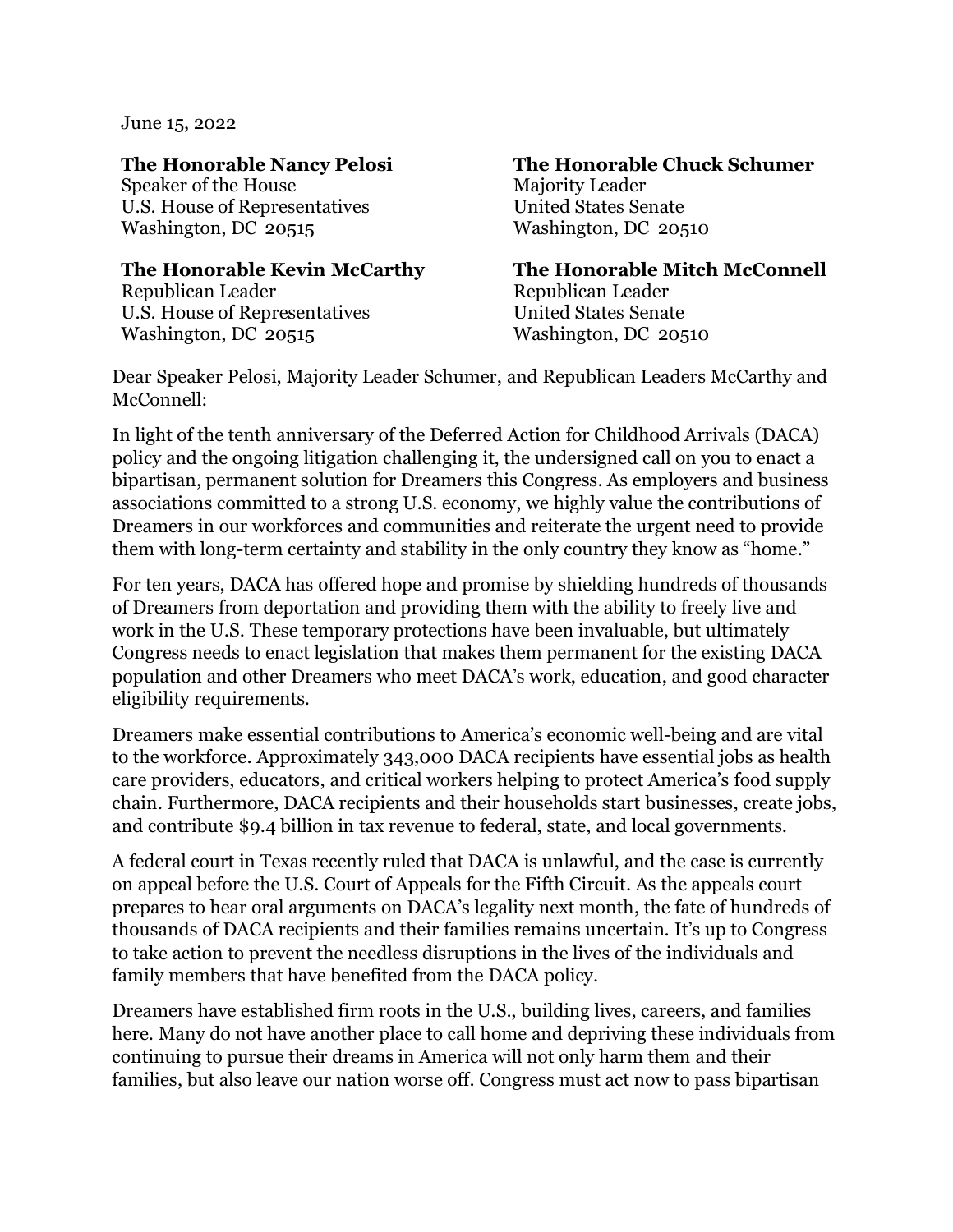legislation that provides Dreamers with permanent legal status so that they can continue living and working in the U.S. without fear of deportation.

Thank you,

Adobe Inc. Amazon.com AmericanHort Apple Association of American Universities Association of Public and Land-grant Universities Berry Appleman & Leiden LLP (BAL) Box Brayton Energy, LLC Business Roundtable Chipotle Mexican Grill Chobani Constellation Energy Corporation Costa Farms Cummins Inc. DoorDash Driscoll's Dropbox Essential Worker Immigration Coalition Forrest Keeling Nursery Greenberg Traurig Heritage Seedlings & Liners HP Inc. IBM Corporation Intel Corporation Intuit Inc. Lyft Meta Platforms, Inc. Microsoft National Council of Chain Restaurants National Retail Federation nGROUP Performance Partners Salesforce Spotify State Business Executives TESOL International Association The Latino Coalition TPG